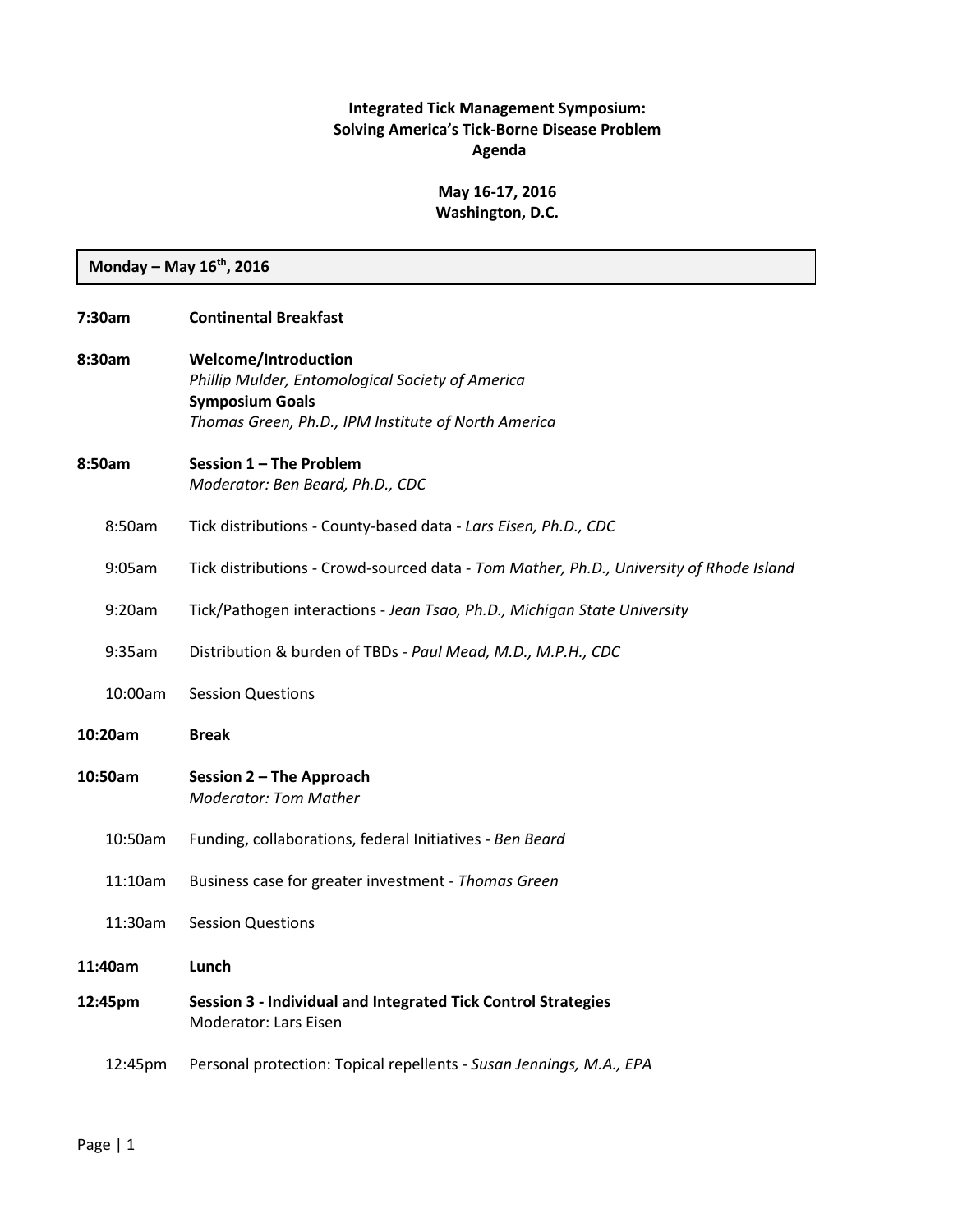| $5:30$ pm $-$<br>7:00pm | Reception                                                                                                                   |
|-------------------------|-----------------------------------------------------------------------------------------------------------------------------|
| 5:20pm                  | <b>Session Questions</b>                                                                                                    |
| 5:05pm                  | Integrated tick/pathogen management - Bob Jordan, Ph. D, Monmouth County (NJ) Mosquito Control<br>Division                  |
| 4:50pm                  | Integrated tick/pathogen management - Kirby Stafford                                                                        |
| 4:35pm                  | <b>Session Questions</b>                                                                                                    |
| 4:20pm                  | Deer-targeted methods: Anti-tick vaccine - Andrew Li, Ph.D., USDA ARS                                                       |
| 4:05pm                  | Deer-targeted methods: Deer reduction - Sam Telford                                                                         |
| 3:50 <sub>pm</sub>      | Deer-targeted methods: Topical pesticides - Kirby Stafford, Ph.D., Connecticut Agricultural Experiment<br><b>Station</b>    |
| 3:40 <sub>pm</sub>      | <b>Session Questions</b>                                                                                                    |
| 3:25 <sub>pm</sub>      | Rodent-targeted methods: Vaccines/Antibiotics - Sam Telford, S.D., Tufts University                                         |
| 3:10 <sub>pm</sub>      | Rodent-targeted methods: Topical pesticides - Marc Dolan, Ph.D., CDC                                                        |
| 2:40pm                  | <b>Break</b>                                                                                                                |
| 2:25 <sub>pm</sub>      | <b>Session Questions</b>                                                                                                    |
| 2:10 <sub>pm</sub>      | Suppression of host-seeking ticks - Other technologies - Holly Gaff, Ph.D., Old Dominion University                         |
| $1:55$ pm               | Suppression of host-seeking ticks: Habitat management - Charles Lubelczyk, M.S., Maine Medical Center<br>Research Institute |
| 1:40 <sub>pm</sub>      | Suppression of host-seeking ticks: Natural products - Tom Mather                                                            |
| $1:25$ pm               | Suppression of host-seeking ticks: Standard pesticides - Alison Hinckley, Ph.D., CDC                                        |
| $1:15$ pm               | <b>Session Questions</b>                                                                                                    |
| 1:00 <sub>pm</sub>      | Personal protection: Treated clothing - Steve Meshnick, Ph.D., UNC Gillings School<br>of Global Public Health               |